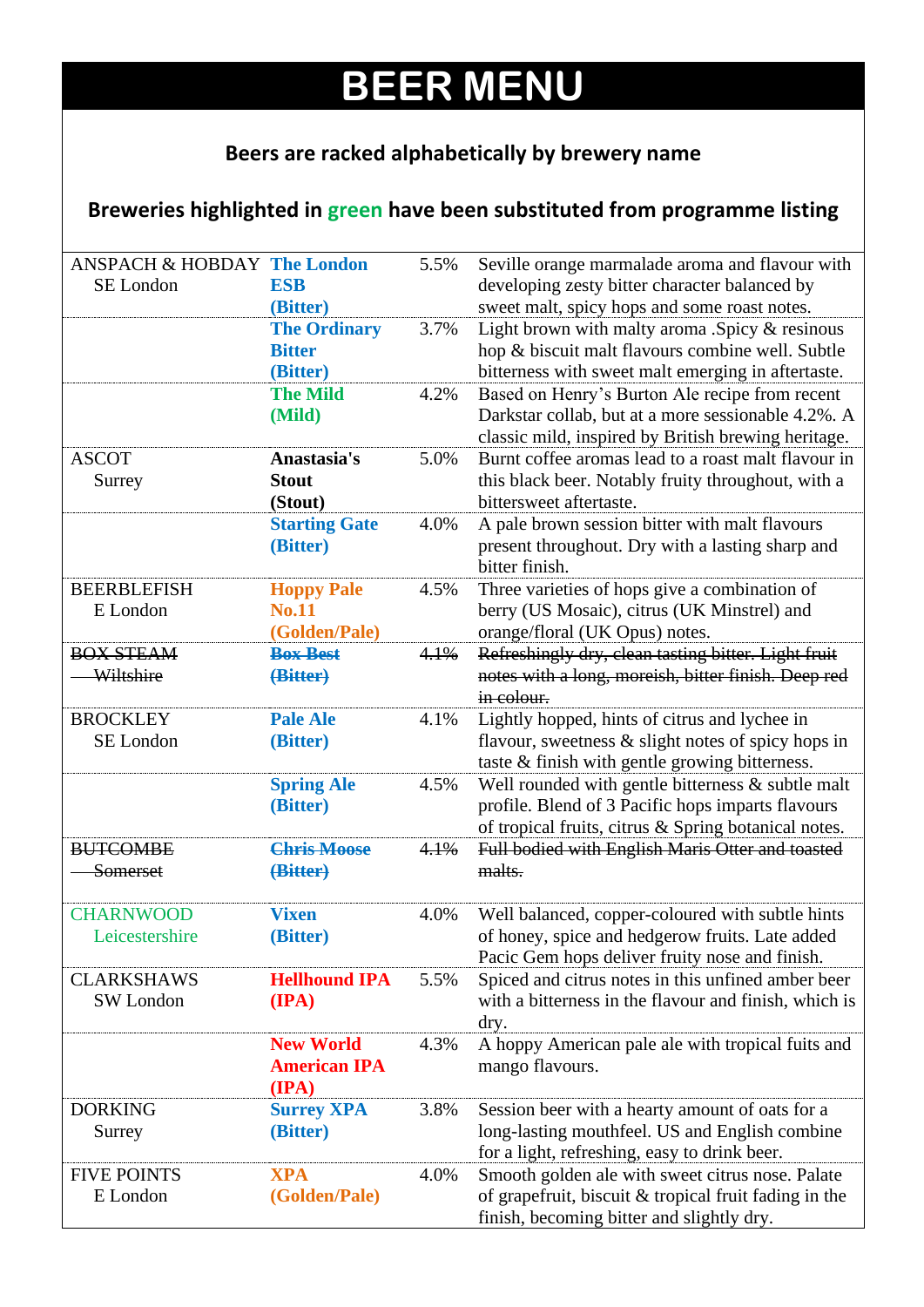| <b>FIVE POINTS</b>                  | <b>Best</b>                                        | 4.1% | Fruity, full flavoured & well balanced with earthy                                                                                                      |
|-------------------------------------|----------------------------------------------------|------|---------------------------------------------------------------------------------------------------------------------------------------------------------|
| E London                            | (Bitter)                                           |      | hops, sweet caramel and a hint of apricot on the<br>nose.                                                                                               |
|                                     | <b>Railway Porter</b><br>(Porter)                  | 4.8% | Raisins, roasty dark chocolate & touch of<br>marmalade & dark stone fruits. Bitter roasty dry<br>& lingering finish.                                    |
| <b>IRON PIER</b><br>Kent            | Winter Ale<br>(Bitter)                             | 5.1% | Traditional, chestnut coloured beer with warm and<br>fruity malt flavours.                                                                              |
| <b>IRON PIER</b>                    | <b>Old Ale</b>                                     | 4.3% | Dark and full bodied with roasted malt, subtle                                                                                                          |
| Kent<br><b>MAD SQUIRREL</b>         | (Bitter)<br><b>Hoodwink</b>                        | 5.3% | dried fruit flavours and a light bitterness to finish.<br>A chocolate white stout made with lactose, vanilla                                            |
| Hertfordshire                       | (Stout)                                            |      | and white chocolate.                                                                                                                                    |
| <b>MILESTONE</b><br>Nottinghamshire | <b>Shine On</b><br>(Bitter)                        | 4.0% | Straw coloured session ale with floral and citrus<br>notes.                                                                                             |
|                                     | <b>Lion's Pride</b><br>(Bitter)                    | 3.8% | A traditional English bitter; well rounded with a<br>crisp, bitter finish.                                                                              |
| <b>OSSETT</b><br>W Yorkshire        | <b>Butterley</b><br>(Bitter)                       | 3.8% | A light and refreshing traditional Yorkshire bitter<br>brewed from pale and crystal malts and hopped<br>with Challenger and Fuggles.                    |
| <b>PORTOBELLO</b><br>W London       | <b>Central Red</b><br><b>Line</b><br>(Bitter)      | 4.4% | Amber/red in colour featuring with a smooth,<br>berry, hazlenut aftertaste                                                                              |
|                                     | <b>Market Porter</b><br>(Porter)                   | 4.6% | Chocolate balanced in aroma & flavour by red<br>fruits & tart lemon notes from added Rye creating<br>a complex very drinkable dark brown porter.        |
|                                     | <b>Star</b><br>(Bitter)                            | 4.3% | Smooth brown bitter with caramel toffee character<br>throughout. Orange and apricot fruits in the<br>flavour and notes of orange on nose.               |
|                                     | <b>Stiff Lip IPA</b><br>(Golden/Pale)              | 5.0% | Bitter, dark amber premium pale with caramelised<br>citrus, earthy hops & sweet honey notes. Apricot<br>& mango flavours. Finish is increasingly spicy. |
|                                     | <b>Westway Pale</b><br><b>Ale</b><br>(Golden/Pale) | 3.8% | Easy drinking pale ale with bitter orange $&$ touch<br>of honey. Spicy bitter slightly dry finish. Aromas<br>of fresh citrus and sweet tropical notes.  |
| <b>QUANTOCK</b><br>Somerset         | <b>Eternal Spring</b><br>(Golden/Pale)             | 4.1% | Limited edition session north American pale ale,<br>hopped with Cashmere, Calypso and Taiheke.                                                          |
| <b>RED CAT</b><br>Hampshire         | <b>Scratch</b><br>(Bitter)                         | 4.0% | Session pale golden bitter, low aroma but well<br>balanced hop, malt and fruit flavours in the taste<br>and aftertaste.                                 |
| <b>ROOSTER'S</b><br>N Yorkshire     | <b>Yankee</b><br>(Golden/Pale)                     | 4.3% | Straw-coloured with delicate, fruity aroma leading<br>to well-balanced taste of malt & hops with slight<br>evidence of sweetness. Fruity/bitter finish. |
| <b>SIREN</b>                        | <b>Suspended in</b>                                | 4.0% | Part of brewery's series of soft, hazy & juicy pale                                                                                                     |
| <b>Berkshire</b>                    | <b>Neo</b>                                         |      | ales. Mix of SW USA Neomexicanus hops gives                                                                                                             |
|                                     | (Golden/Pale)                                      |      | grapefruit, tropical & pineapple flavours/aromas.                                                                                                       |
| <b>SIREN</b>                        | <b>Suspended in</b>                                | 4.0% | Floral & herbal aroma, hint of citrus underlying                                                                                                        |
| <b>Berkshire</b>                    | <b>Loral</b><br>(Golden/Pale)                      |      | earthy character. Taste has floral tones,<br>accentuated by fruit & more citrus.                                                                        |
|                                     |                                                    |      |                                                                                                                                                         |